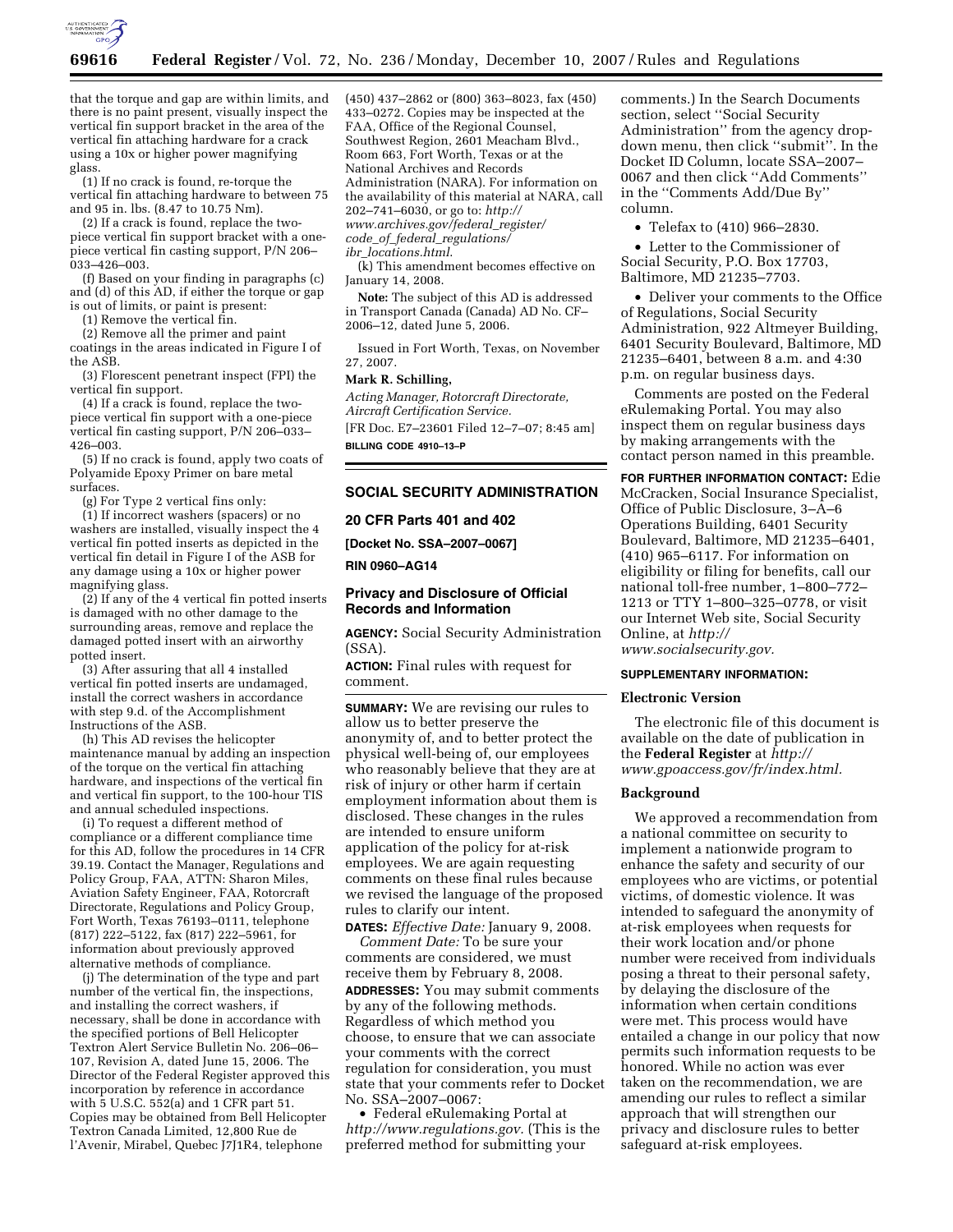# **Notice of Proposed Rulemaking**

We proposed a modified version of the recommendation to implement a nationwide program to enhance the safety and security of our employees who are at risk or victims, or potential victims, of domestic violence and called it the Identity Protection Program (IPP). We published a Notice of Proposed Rulemaking (NPRM) in the **Federal Register** on June 6, 2006 (71 FR 32494).

The NPRM proposed to:

• Amend  $20$  CFR part 401, Appendix A (b)(3)(c)(4) by removing the sentence, ''Location of duty station, including room number and telephone number,'' and

• Revise 20 CFR 402.45 by adding a new paragraph (e). New paragraph § 402.45(e) will describe the rules governing the release of personally identifiable information (employees' telephone numbers and duty stations, including room numbers, bay designations, or other identifying information regarding buildings or places of employment).

We have made some revisions to the rules published in the NPRM due to the comments we received. We describe these revisions and our reasons for making them below.

#### **Comments on the NPRM**

When we published the NPRM, we provided the public with a 60-day comment period. Four individual members of the public and one advocacy organization submitted comments. Because some of the comments submitted were detailed, we have summarized the views presented in the comments and are responding to the issues raised in the comments that were within the scope of the proposed rules.

*Comment:* Two members of the public expressed support and agreed with the proposal to strengthen our privacy and disclosure rules to better safeguard atrisk employees. One commenter urged us to promptly move forward with the proposal.

*Response:* We appreciate the commenters' support of our proposal.

*Comment:* Two members of the public and the advocacy organization disagreed with the proposal to strengthen our privacy and disclosure rules to better safeguard at-risk employees. They were concerned that the public would not have access to our employees when conducting claims-related business with us. These three commenters asserted that the proposed rules would not improve our service delivery because the public would not be able to directly contact the employee who handled a specific claim related issue or action.

*Response:* These final rules are not intended to impede the prompt and courteous service that the public is entitled to receive. We do not believe that these changes will negatively affect the service that we provide to the public. Telephone calls from the public are received in each local field office through one general telephone number. For the purpose of conducting ongoing SSA business, however, it may be necessary for employees to provide a direct telephone number by which they can be reached when assisting members of the public. Under these rules, employees will still continue to receive telephone calls directly from those members of the public whom they are assisting. Our rules would provide an additional level of protection for employees who have reason to believe that disclosure of their work location and telephone number could add to their risk of injury or other harm. These final rules will allow us to use our discretion to withhold the work location and/or telephone number of employees who are victims (or potential victims) of domestic violence.

We realize from these comments that the description of our intent was misinterpreted. Therefore, we have rewritten § 402.45(e) to clarify our intent. Although we are issuing these rules as final rules, we are also requesting comments on the text of § 402.45(e), as it differs from what we proposed.

## **Other Changes**

In our NPRM (71 FR 32494) published on June 6, 2006, we incorrectly identified the text in Appendix A to part 401 we proposed to remove. The correct identification is paragraph (c)(4) of Appendix A to part 401. We have corrected it in these final rules.

### **Regulatory Procedures**

# **Executive Order 12866, as Amended**

We have consulted with the Office of Management and Budget (OMB) and determined that these final rules meet the criteria for a significant regulatory action under Executive Order 12866, as amended. Thus, they were subject to OMB review.

# **Regulatory Flexibility Act**

We certify that these final rules do not have a significant economic impact on a substantial number of small entities because they affect only individuals. Thus, a regulatory flexibility analysis as provided in the Regulatory Flexibility Act, as amended, is not required.

# **Paperwork Reduction Act**

These final rules impose no reporting or recordkeeping requirements subject to OMB clearance.

(Catalog of Federal Domestic Assistance Program Nos. 96.001, Social Security— Disability Insurance; 96.002, Social Security—Retirement Insurance; 96.004, Social Security—Survivors Insurance; 96.006, Supplemental Security Income)

# **List of Subjects in 20 CFR Parts 401 and 402**

Administrative practice and procedure, Freedom of information, Privacy.

Dated: August 29, 2007.

#### **Michael J. Astrue,**

*Commissioner of Social Security.* 

**Editorial Note:** This document was received at the Office of the Federal Register on Monday, December 3, 2007.

■ For the reasons set out in the preamble, we are amending Appendix A of part 401 and part 402 of chapter III of title 20 of the Code of Federal Regulations as set forth below:

# **PART 401—PRIVACY AND DISCLOSURE OF OFFICIAL RECORDS AND INFORMATION**

■ 1. The authority citation for part 401 continues to read as follows:

**Authority:** Secs. 205, 702(a)(5), 1106, and 1141 of the Social Security Act (42 U.S.C. 405, 902(a)(5), 1306, and 1320b–11); 5 U.S.C. 552 and 552a; 8 U.S.C. 1360; 26 U.S.C. 6103; 30 U.S.C. 923.

## **Appendix A—[Amended]**

■ 2. Appendix A is amended by removing paragraph (b)(3)(c)(4).

# **PART 402—AVAILABILITY OF INFORMATION AND RECORDS TO THE PUBLIC**

■ 1. The authority citation for part 402 continues to read as follows:

**Authority:** Secs. 205, 702(a)(5), and 1106 of the Social Security Act; (42 U.S.C. 405, 902(a)(5), and 1306); 5 U.S.C. 552 and 552a; 8 U.S.C. 1360; 18 U.S.C. 1905; 26 U.S.C. 6103; 30 U.S.C. 923b; 31 U.S.C. 9701; E.O. 12600, 52 FR 23781, 3 CFR, 1987 Comp., p. 235.

■ 2. Section 402.45 is amended by adding paragraph (e) to read as follows:

# **§ 402.45 Availability of records.**

 $*$  \* \*

(e) *Federal employees*. We will not disclose information when the information sought is lists of telephone numbers and/or duty stations of one or more Federal employees if the disclosure, as determined at the